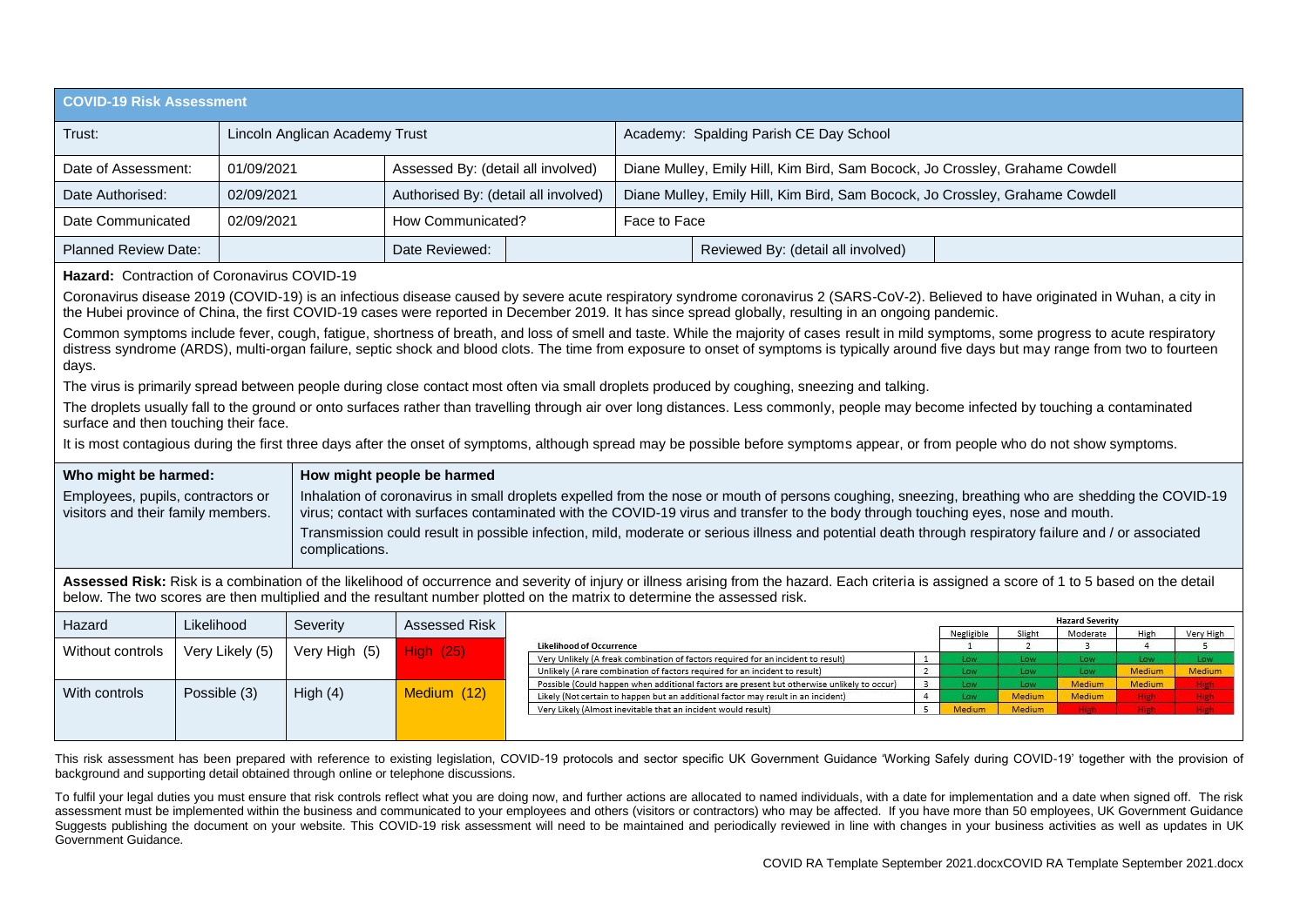| <b>Identified hazards</b>                        | <b>Initial risk rating</b> | <b>Existing control measures</b>                                                                                                                                                                                                                                                                                                                                                                                                                                                                                                                                                                                                                                                                                                                                                                                                                                                                                                                                                                                                                                                                                                                                                                                                                                                                                                                                                                                                                                                                                                                                                                                                                                                                                                                                                                                                                                                  | <b>Residual</b><br>risk | <b>Comments</b>                                                                                                                                                                                                                                                                                                                                                                                                                                                                                                                                                                                                                                                                                                                                                                                                                                        |
|--------------------------------------------------|----------------------------|-----------------------------------------------------------------------------------------------------------------------------------------------------------------------------------------------------------------------------------------------------------------------------------------------------------------------------------------------------------------------------------------------------------------------------------------------------------------------------------------------------------------------------------------------------------------------------------------------------------------------------------------------------------------------------------------------------------------------------------------------------------------------------------------------------------------------------------------------------------------------------------------------------------------------------------------------------------------------------------------------------------------------------------------------------------------------------------------------------------------------------------------------------------------------------------------------------------------------------------------------------------------------------------------------------------------------------------------------------------------------------------------------------------------------------------------------------------------------------------------------------------------------------------------------------------------------------------------------------------------------------------------------------------------------------------------------------------------------------------------------------------------------------------------------------------------------------------------------------------------------------------|-------------------------|--------------------------------------------------------------------------------------------------------------------------------------------------------------------------------------------------------------------------------------------------------------------------------------------------------------------------------------------------------------------------------------------------------------------------------------------------------------------------------------------------------------------------------------------------------------------------------------------------------------------------------------------------------------------------------------------------------------------------------------------------------------------------------------------------------------------------------------------------------|
| COVID-19<br>introduced to the<br>school by staff | <b>High</b>                | Staff should test at home twice weekly using lateral flow test kits.<br>Anybody who displays symptoms of COVID-19 or receives a positive result from a lateral<br>flow test should be told not to come into school and should be advised to self-isolate and<br>arrange a PCR test, informing the school of the test result, and should follow all guidance<br>issued by NHS Test & Trace in the event of a positive test result.<br>Staff displaying symptoms should be refused entry to the school.<br>The member of staff should not return to school until their isolation period comes to an<br>end and symptoms have gone, or if the only symptom is a cough or anosmia, which can<br>last for several weeks.<br>Anybody who displays symptoms of COVID-19 whilst at the school should be sent home<br>immediately, waiting alone in a closed room with an open external window if being<br>collected. The room should be thoroughly cleaned after they have left.<br>Anybody displaying symptoms of COVID-19 and returning home should be told to avoid<br>public transport.<br>Staff who live in the same household as someone with COVID 19 or who have been<br>identified as close contacts by NHS Test and trace are not required to self-isolate if any of<br>the following apply:<br>They are fully vaccinated<br>They have taken part in or are currently part of an approved COVID vaccine trial<br>They are not able to get vaccinated for medical reasons.<br>If the above apply, they should take a PCR test and continue to attend work as normal. If<br>the PCR test returns a positive result, they should be told not to come into school and<br>follow all guidance issued by NHS Test and Trace.<br>Staff returning from overseas should be advised to follow government advice at the time<br>regarding self-isolating and testing upon entry to the UK. | <b>Medium</b>           | All staff to remain vigilant to<br>$\bullet$<br>potential symptoms, responding<br>promptly in line with risk<br>assessment and liaising with<br>SLT for support as required.<br>Use of isolation room/separate<br>toilet for anyone displaying<br>symptoms until parents/carers<br>can be contacted.<br>Additional cleaning of the<br>$\bullet$<br>isolation area when used and<br>any other areas.<br>All staff have been encouraged<br>to participate in LFD testing,<br>with all those who have opted in<br>having been issued with tests.<br>Full instructions and video<br>demonstrations shared.<br>Staff are testing twice weekly,<br>typically on a Sunday and<br>Wednesday, excepting a few<br>whose working patterns don't<br>align with this.<br>All tests taken are recorded on<br>$\bullet$<br>a central record accessible by<br>the SLT. |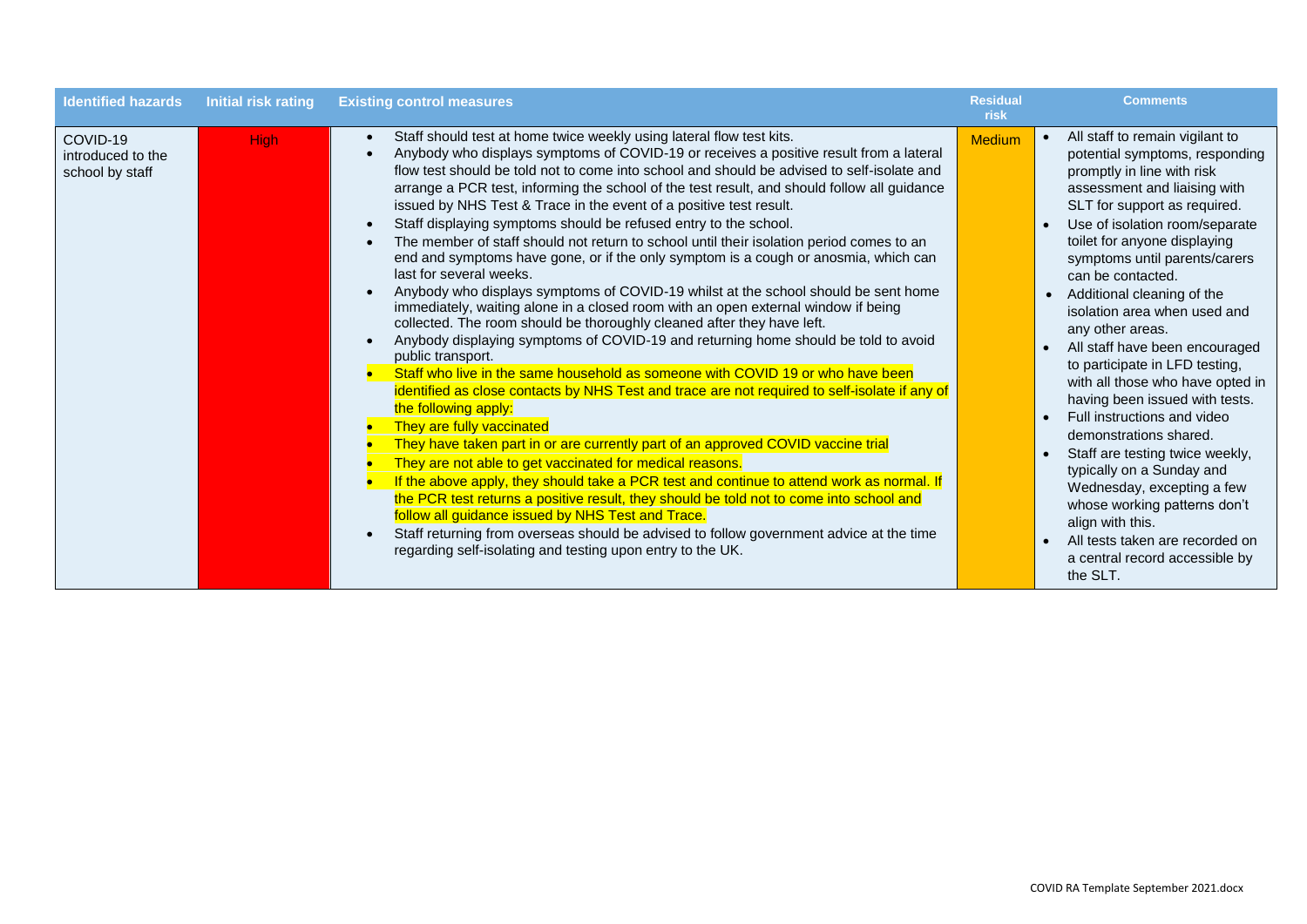| <b>Identified hazards</b>                                              | <b>Initial risk rating</b> | <b>Existing control measures</b>                                                                                                                                                                                                                                                                                                                                                                                                                                                                                                                                                                                                                                                                                                                                                                                                                                                                                                                                                                                                                                                                                                                                                                                                                                                                                                                                                                                                                                                                                                                                                             | <b>Residual</b><br>risk | <b>Comments</b>                                                                                                                                                                                                                                                                                                                                                                                                                                                                                                                                                                                                                |
|------------------------------------------------------------------------|----------------------------|----------------------------------------------------------------------------------------------------------------------------------------------------------------------------------------------------------------------------------------------------------------------------------------------------------------------------------------------------------------------------------------------------------------------------------------------------------------------------------------------------------------------------------------------------------------------------------------------------------------------------------------------------------------------------------------------------------------------------------------------------------------------------------------------------------------------------------------------------------------------------------------------------------------------------------------------------------------------------------------------------------------------------------------------------------------------------------------------------------------------------------------------------------------------------------------------------------------------------------------------------------------------------------------------------------------------------------------------------------------------------------------------------------------------------------------------------------------------------------------------------------------------------------------------------------------------------------------------|-------------------------|--------------------------------------------------------------------------------------------------------------------------------------------------------------------------------------------------------------------------------------------------------------------------------------------------------------------------------------------------------------------------------------------------------------------------------------------------------------------------------------------------------------------------------------------------------------------------------------------------------------------------------|
| COVID-19<br>introduced to the<br>school by pupils<br>(primary schools) | <b>High</b>                | Anybody who displays symptoms of COVID-19 or receives a positive result from a lateral<br>flow test should be told not to come into school and should be advised to self-isolate and<br>arrange a PCR test, informing the school of the test result, and should follow all guidance<br>issued by NHS Test & Trace in the event of a positive test result.<br>Pupils displaying symptoms should be refused entry to the school.<br>The pupil should not return to school until their isolation period comes to an end and<br>symptoms have gone, or if the only symptom is a cough or anosmia, which can last for<br>several weeks.<br>Anybody who displays symptoms of COVID-19 whilst at the school should be sent home<br>immediately, waiting alone/with one designated supervisor (who should wear a face<br>covering) in a closed room with an open external window if being collected. The room<br>should be thoroughly cleaned after they have left.<br>Anybody displaying symptoms of COVID-19 and returning home should be told to avoid<br>public transport.<br>Pupils who live in the same household as someone with COVID 19 or who have been<br>identified as close contacts by NHS Test and trace should take a PCR test and continue<br>to attend school as normal. If the PCR test returns a positive result, they should be told<br>not to come into school and follow all guidance issued by NHS Test and Trace.<br>Pupils returning from overseas should be advised to follow government advice at the time<br>regarding self-isolating and testing upon entry to the UK. | <b>Medium</b>           | All staff to remain vigilant to<br>potential symptoms, responding<br>promptly in line with risk<br>assessment and liaising with<br>SLT for support as required.<br>Queries from parents can also<br>be referred to SLT.<br>Use of isolation room/separate<br>toilet for anyone displaying<br>symptoms until parents/carers<br>can be contacted. Staff advised<br>to follow guidance if supporting<br>during pupils during this time.<br>Where pupils are returning from<br>overseas, staff to liaise with<br>SLT/Attendance Officer to<br>ensure that relevant quarantine<br>periods, in place at the time, are<br>adhered to. |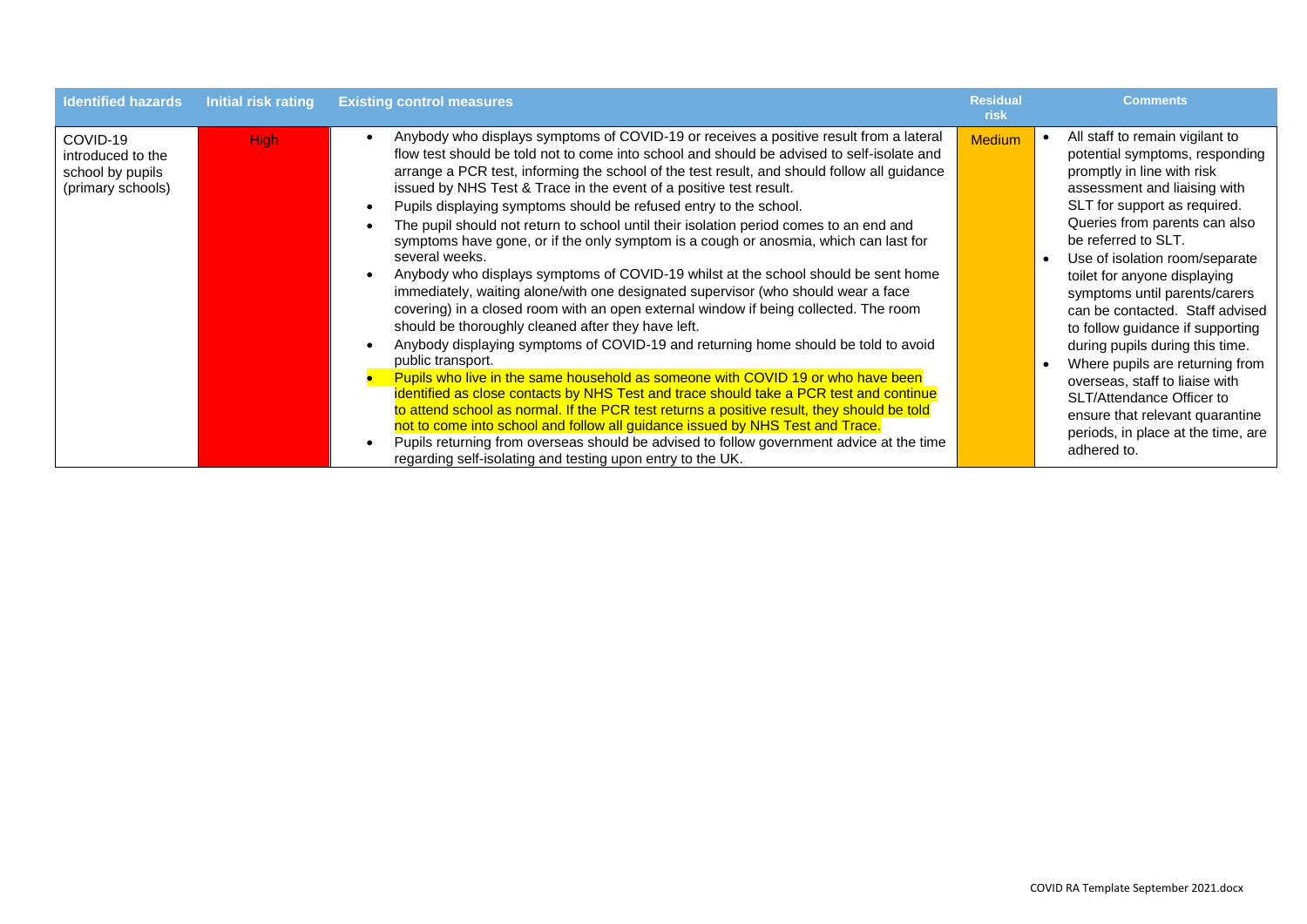| <b>Identified hazards</b>                                                | Initial risk rating | <b>Existing control measures</b>                                                                                                                                                                                                                                                                                                                                                                                                                                                                                                                                                                                                                                                                                                                                                                                                                                                                                                                                                                                                                                                                                                                                                                                                                                                                                                                                                                                                                                                                                                                                                                                                                                                                                                                                                                                                                                                                                                                                                                       | <b>Residual</b><br>risk | <b>Comments</b> |
|--------------------------------------------------------------------------|---------------------|--------------------------------------------------------------------------------------------------------------------------------------------------------------------------------------------------------------------------------------------------------------------------------------------------------------------------------------------------------------------------------------------------------------------------------------------------------------------------------------------------------------------------------------------------------------------------------------------------------------------------------------------------------------------------------------------------------------------------------------------------------------------------------------------------------------------------------------------------------------------------------------------------------------------------------------------------------------------------------------------------------------------------------------------------------------------------------------------------------------------------------------------------------------------------------------------------------------------------------------------------------------------------------------------------------------------------------------------------------------------------------------------------------------------------------------------------------------------------------------------------------------------------------------------------------------------------------------------------------------------------------------------------------------------------------------------------------------------------------------------------------------------------------------------------------------------------------------------------------------------------------------------------------------------------------------------------------------------------------------------------------|-------------------------|-----------------|
| COVID-19<br>introduced to the<br>school by pupils<br>(secondary schools) | N/A                 | All pupils should be tested on site using lateral flow test kits at the start of the Autumn<br>Term. Two tests should be carried out, 3-5 days apart.<br>Return of pupils at the start of the Autumn Term should be staggered to allow the first<br>round of testing to be completed before lessons begin.<br>Pupils who receive a positive test result should be sent home and told to arrange a PCR<br>test.<br>Pupils should test at home twice weekly using lateral flow test kits.<br>Anybody who displays symptoms of COVID-19 or receives a positive result from a lateral<br>flow test should be told not to come into school and should be advised to self-isolate and<br>arrange a PCR test, informing the school of the test result, and should follow all guidance<br>issued by NHS Test & Trace in the event of a positive test result.<br>Pupils displaying symptoms should be refused entry to the school.<br>The pupil should not return to school unless the PCR test returns a negative result and<br>symptoms have ended.<br>Anybody who displays symptoms of COVID-19 whilst at the school should be sent home<br>immediately, waiting alone/with one designated supervisor (who should wear a face<br>covering) in a closed room with an open external window if being collected. The room<br>should be thoroughly cleaned after they have left.<br>Anybody displaying symptoms of COVID-19 and returning home should be told to avoid<br>public transport.<br>Pupils who live in the same household as someone with COVID 19 or who have been<br>identified as close contacts by NHS Test and trace should take a PCR test and continue<br>to attend school as normal. If the PCR test returns a positive result, they should be told<br>not to come into school and follow all guidance issued by NHS Test and Trace.<br>Pupils returning from overseas should be advised to follow government advice at the time<br>regarding self-isolating and testing upon entry to the UK. | N/A                     | N/A             |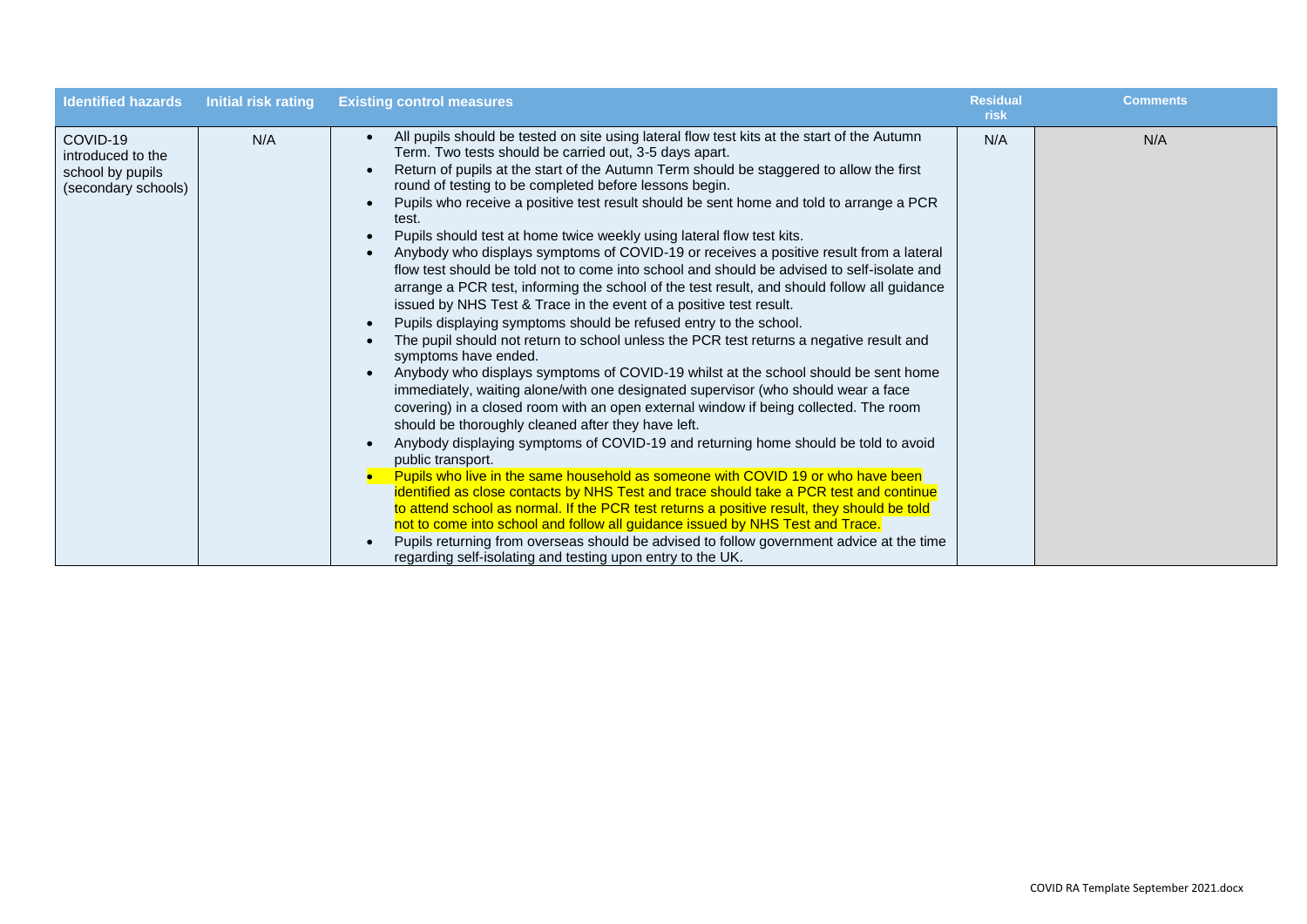| <b>Identified hazards</b>                                                                                                                       | <b>Initial risk rating</b> | <b>Existing control measures</b>                                                                                                                                                                                                                                                                                                                                                                                                                                                                                                                                                                                                                                                                                                                                                                                                                                                                                                                                                                                                                                                                                                                                                                                                                                                                                                                                                                                                                                                                                                                                      | <b>Residual</b><br>risk | <b>Comments</b>                                                                                                                                                                                                                                                                                                                                                                                                                                                                                                                                                                                                                                                           |
|-------------------------------------------------------------------------------------------------------------------------------------------------|----------------------------|-----------------------------------------------------------------------------------------------------------------------------------------------------------------------------------------------------------------------------------------------------------------------------------------------------------------------------------------------------------------------------------------------------------------------------------------------------------------------------------------------------------------------------------------------------------------------------------------------------------------------------------------------------------------------------------------------------------------------------------------------------------------------------------------------------------------------------------------------------------------------------------------------------------------------------------------------------------------------------------------------------------------------------------------------------------------------------------------------------------------------------------------------------------------------------------------------------------------------------------------------------------------------------------------------------------------------------------------------------------------------------------------------------------------------------------------------------------------------------------------------------------------------------------------------------------------------|-------------------------|---------------------------------------------------------------------------------------------------------------------------------------------------------------------------------------------------------------------------------------------------------------------------------------------------------------------------------------------------------------------------------------------------------------------------------------------------------------------------------------------------------------------------------------------------------------------------------------------------------------------------------------------------------------------------|
| Infected persons<br>(lessees/tenants,<br>visitors, contractors,<br>bin men, deliveries,<br>etc.) could introduce<br>COVID-19 into the<br>school | High                       | Persons attending/visiting the premises should be told not to attend if they or anyone they<br>live with have symptoms of COVID-19. Signage to this effect should be displayed at<br>points of entry to the school.<br>Visitors, contractors and couriers should be provided with timeslots so that the number of<br>people attending the premises at any one time can be minimised as much as possible.<br>Maintenance, etc. visits should be scheduled for outside of normal school hours where<br>possible.<br>Large deliveries should be avoided to enable them to be collected by a single person.<br>Where "two-person collection" is necessary, consistent "teams" of two people should be<br>used.<br>Alcohol based hand sanitiser gel should be used before entering the school. This should<br>be provided at all points of entry.<br>A "drop box" should be provided to enable letters, etc. to be delivered in a contactless<br>way.<br>Contactless payment should be used instead of cash payments.<br>A Perspex screen should be considered as a barrier at the counter between the<br>receptionist and visitors.<br>Alcohol based hand sanitiser gel should be used before and after using touch screen<br>$\bullet$<br>visitor management systems or visitor books.<br>Pens intended for shared use in reception (e.g. with visitor books) should be removed.<br>$\bullet$<br>Alcohol based hand sanitiser gel should be used after signing delivery receipts, etc.<br>$\bullet$<br>Handshakes should be avoided when greeting visitors.<br>$\bullet$ | <b>Medium</b>           | COVID guidance in place<br>$\bullet$<br>shared with visitors/contractors<br>prior to accessing school<br>building so clear re<br>expectations.<br>All contractors/visitors to site to<br>$\bullet$<br>complete visitor declaration<br>prior to access.<br>LFD testing encouraged prior to<br>$\bullet$<br>visits where relevant.<br>All contactors/visitors to site<br>$\bullet$<br>must adhere to current<br>guidance.<br>Where possible visits to be site<br>to be undertaken outside of the<br>school day.<br>Parents encouraged to use<br>$\bullet$<br>alternate means for<br>communication where possible,<br>e.g. speaking to staff on<br>playground, email, phone. |
| Pupils or staff that<br>are potentially more<br>vulnerable to<br>COVID-19 due to<br>underlying health<br>conditions                             | <b>High</b>                | An individual risk assessment should be carried out and acted upon for all persons who<br>$\bullet$<br>are considered Clinically Extremely Vulnerable (as defined by Public Health England).<br>Government guidance on Supporting Pupils at School with Medical Conditions should be<br>followed.                                                                                                                                                                                                                                                                                                                                                                                                                                                                                                                                                                                                                                                                                                                                                                                                                                                                                                                                                                                                                                                                                                                                                                                                                                                                     | Medium                  | $\bullet$<br>Risk assessments completed as<br>appropriate for relevant<br>stakeholders.<br>Risk assessments reviewed/<br>updated on regular basis to take<br>account of any changes.<br>All staff to be vigilant in ensuring<br>$\bullet$<br>any risk assessments are<br>followed in line with<br>Government guidance.<br>Site Manager to continue to<br>monitor provisions /purchase<br>additional PPE as required.                                                                                                                                                                                                                                                      |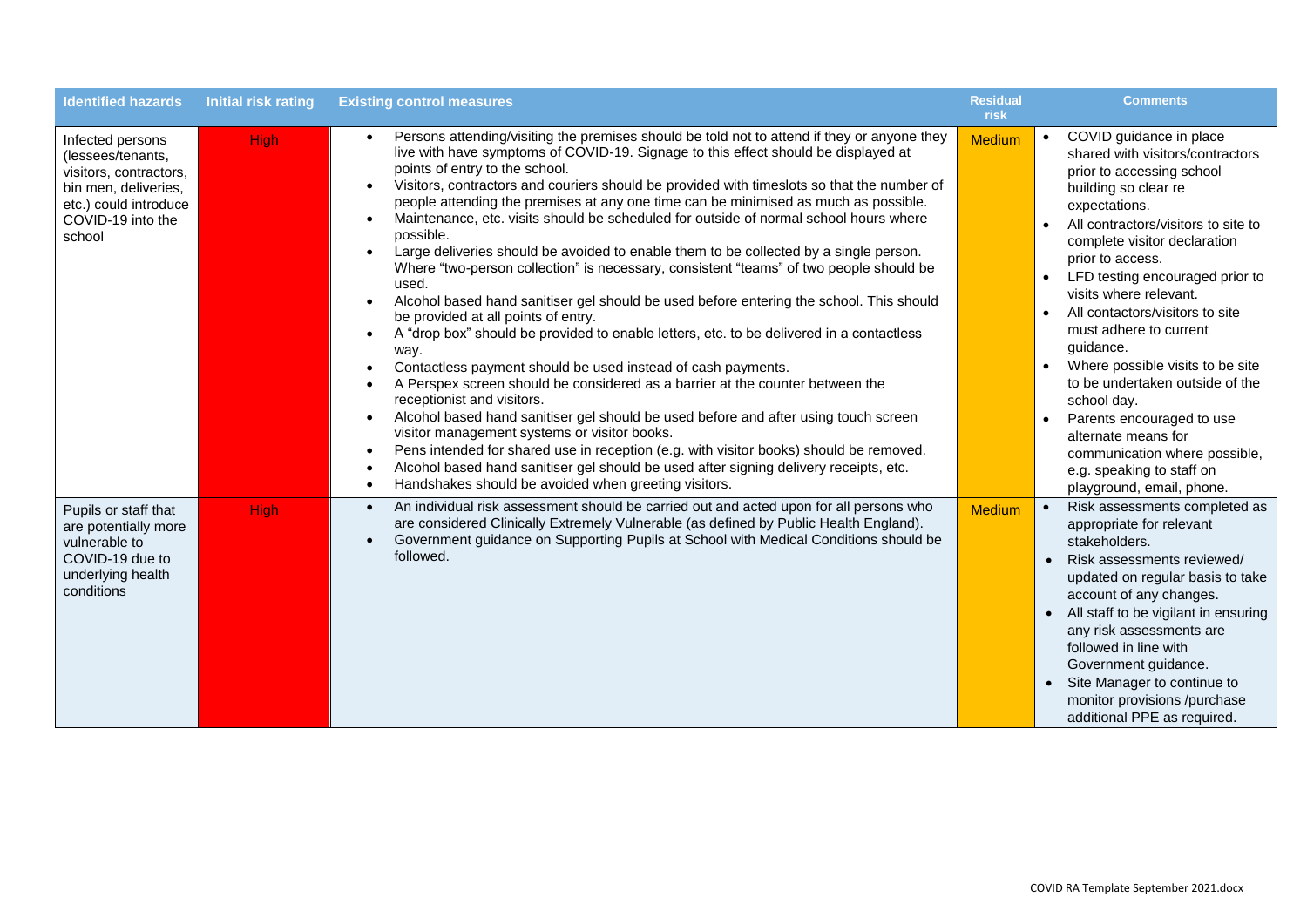| <b>Identified hazards</b>                | Initial risk rating | <b>Existing control measures</b>                                                                                                                                                                                                                                                                                                                                                                                                                                                                                                                                                                                                                                                                                                                                                                                                                                                                                                                                                                                                                                                                                                                                                                                                                                                                                                                                                                                                                                                                                                                                                                                                                                                                                                                                                                                                                                                                                                                                                                                                                                                                                                                                                                                                                                                                                                                                                                                                                                                                                                                                                                                              | <b>Residual</b><br>risk | <b>Comments</b>                                                                                                                                                                                                                                                                                                                                                                                                                                                                                                                                                                                                                                                                                                                                                                                                                                                                                                                                                                                                                                                                                                                                                                                                                |
|------------------------------------------|---------------------|-------------------------------------------------------------------------------------------------------------------------------------------------------------------------------------------------------------------------------------------------------------------------------------------------------------------------------------------------------------------------------------------------------------------------------------------------------------------------------------------------------------------------------------------------------------------------------------------------------------------------------------------------------------------------------------------------------------------------------------------------------------------------------------------------------------------------------------------------------------------------------------------------------------------------------------------------------------------------------------------------------------------------------------------------------------------------------------------------------------------------------------------------------------------------------------------------------------------------------------------------------------------------------------------------------------------------------------------------------------------------------------------------------------------------------------------------------------------------------------------------------------------------------------------------------------------------------------------------------------------------------------------------------------------------------------------------------------------------------------------------------------------------------------------------------------------------------------------------------------------------------------------------------------------------------------------------------------------------------------------------------------------------------------------------------------------------------------------------------------------------------------------------------------------------------------------------------------------------------------------------------------------------------------------------------------------------------------------------------------------------------------------------------------------------------------------------------------------------------------------------------------------------------------------------------------------------------------------------------------------------------|-------------------------|--------------------------------------------------------------------------------------------------------------------------------------------------------------------------------------------------------------------------------------------------------------------------------------------------------------------------------------------------------------------------------------------------------------------------------------------------------------------------------------------------------------------------------------------------------------------------------------------------------------------------------------------------------------------------------------------------------------------------------------------------------------------------------------------------------------------------------------------------------------------------------------------------------------------------------------------------------------------------------------------------------------------------------------------------------------------------------------------------------------------------------------------------------------------------------------------------------------------------------|
| Spread of COVID-<br>19 within the school | <b>High</b>         | Staff and pupils should be told to thoroughly clean and/or sanitise their hands on arrival at<br>$\bullet$<br>the school and regularly throughout the day.<br>Hand sanitiser points should be provided at points of entry to the school and at strategic<br>points elsewhere.<br>Staff should supervise hand sanitiser to reduce the risk of ingestion by pupils. Skin<br>$\bullet$<br>friendly cleaning wipes should be considered as a safer alternative if required.<br>Staff should help small children and pupils with complex needs to clean their hands<br>$\bullet$<br>properly.<br>Hand washing regimes should be built into the school's daily regime.<br>The "catch it, bin it, kill it" approach should be followed with appropriate posters<br>displayed.<br>Sufficient tissues and bins should be provided.<br>Additional support/explanation in respect of hand washing should be provided to younger<br>children and those with complex needs.<br>Pupils should be encouraged to wash their hands after using the toilet.<br>An enhanced cleaning regime should be put in place with additional focus on cleaning<br>frequently touched surfaces/equipment (i.e. at least twice a day).<br>Public Health England published guidance on the cleaning of non-healthcare settings<br>$\bullet$<br>should be followed.<br>Poorly ventilated spaces should be identified with steps put in place to improve air flow.<br>Particular consideration should be given to adequate ventilation when events (e.g. school<br>plays) are held.<br>Where mechanical ventilation systems cannot be set to "full fresh air", they should be<br>$\bullet$<br>deactivated if they serve more than one room.<br>Mechanical ventilation systems should be set to "full fresh air".<br>Mechanical ventilation systems should be checked to confirm that their operation meets<br>existing government guidance on fresh air levels.<br>External doors, external windows and internal doors should be left open (without<br>compromising fire protection or security).<br>HSE guidance on air conditioning and ventilation during the COVID-19 pandemic and<br>$\bullet$<br>CIBSE COVID-19 guidance should be followed.<br>CO2 monitors (when received) should be used to measure CO2 levels in the school, with<br>$\bullet$<br>action taken if levels are too high.<br>The use of face coverings is recommended to all persons in enclosed/crowded spaces.<br>Face coverings should be worn in designated areas if advised by Public Health England.<br>The school must provide full information to NHS Test & Trace if contacted. | <b>Medium</b>           | • All children to hand sanitise on<br>way into classroom, removing<br>pinch points at toilets at<br>beginning of day. Hand sanitiser<br>accessible at various points<br>throughout school.<br>• All staff to ensure that they are<br>following guidance in place.<br>All staff and children to use a<br>$\bullet$<br>tissue or elbow to cough/sneeze<br>and bins for tissue waste.<br>Cleaning schedule in place and<br>$\bullet$<br>shared with site/cleaning team.<br>Site Team monitoring cleaning<br>schedule and cleanliness of all<br>areas of school, reviewing<br>where necessary.<br>Windows in all rooms open (in<br>cooler weather windows should<br>be opened just enough to<br>provide constant background<br>ventilation, and opened more<br>fully during breaks to purge the<br>air in the space).<br>Internal doors open to assist<br>$\bullet$<br>with creating a throughput of air.<br>Open external doors may also<br>$\bullet$<br>be used (where safe to do so).<br>All adults encouraged to wear<br>$\bullet$<br>facemasks in enclosed/crowded<br>spaces or if advised by PHE.<br>Seating plans (including<br>$\bullet$<br>updates) shared with SLT to<br>support any liaison with NHS<br>Test and Trace. |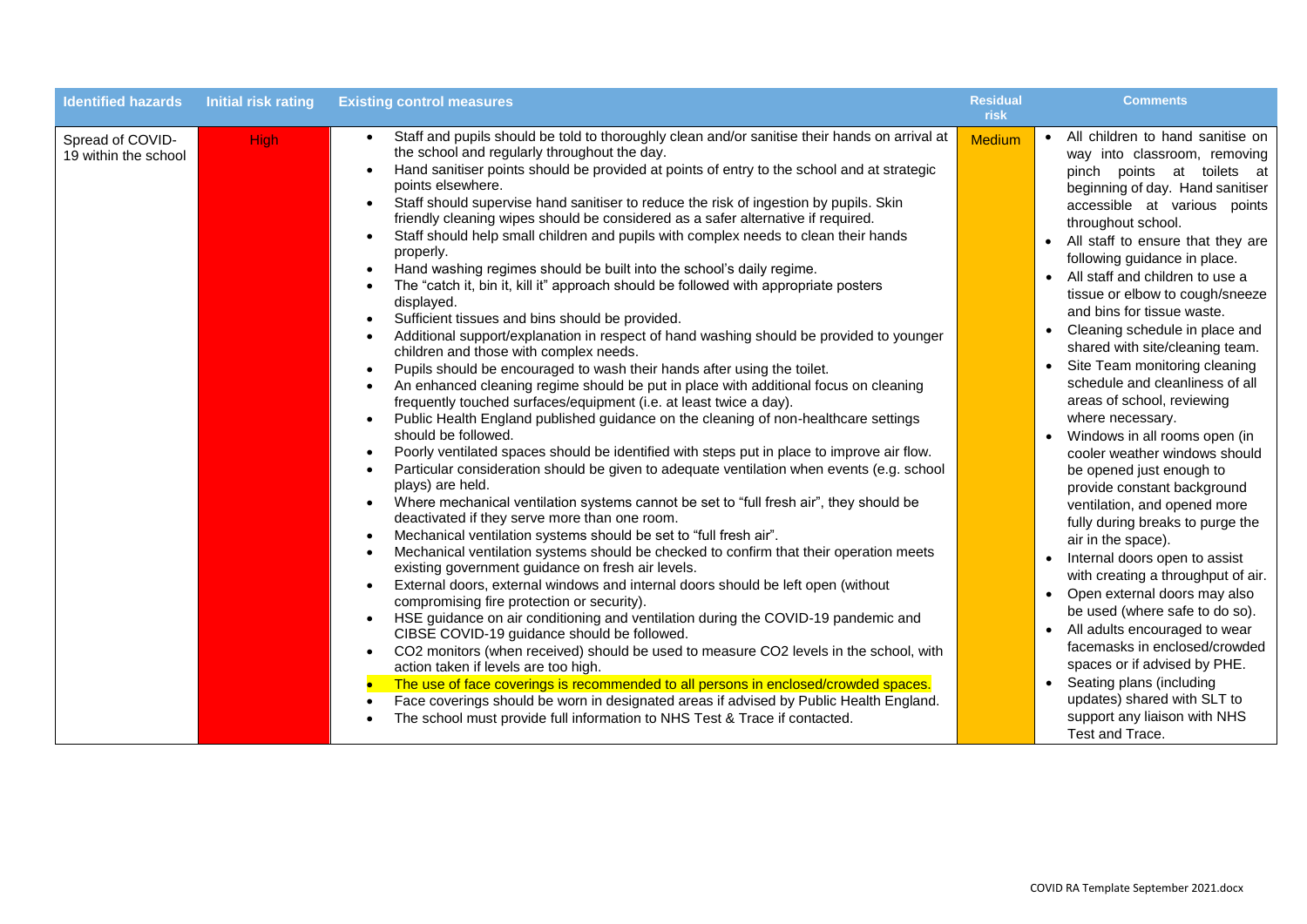| <b>Identified hazards</b>                                                                        | <b>Initial risk rating</b> | <b>Existing control measures</b>                                                                                                                                                                                                                                                                                                                                                                                                                                                                                                                                                                                                                                             | <b>Residual</b><br>risk | <b>Comments</b>                                                                                                                                                                                                                               |
|--------------------------------------------------------------------------------------------------|----------------------------|------------------------------------------------------------------------------------------------------------------------------------------------------------------------------------------------------------------------------------------------------------------------------------------------------------------------------------------------------------------------------------------------------------------------------------------------------------------------------------------------------------------------------------------------------------------------------------------------------------------------------------------------------------------------------|-------------------------|-----------------------------------------------------------------------------------------------------------------------------------------------------------------------------------------------------------------------------------------------|
| Confirmed case of<br>COVID-19 in the<br>school community                                         | <b>High</b>                | NHS Test & trace will identify and advise of any close contacts that are asked to self-<br>$\bullet$<br>isolate.<br>Instructions received by the school from NHS Test & Trace must be followed.<br>$\bullet$<br>Individuals that are identified as close contacts should be advised to arrange a PCR test.<br>Individuals that are not exempt from self-isolation in accordance with the latest<br>$\bullet$<br>government guidance should not attend school until the result of the PCR test is known.<br>Individuals that receive a positive result from a PCR test must not attend school and<br>$\bullet$<br>should self-isolate in accordance with government guidance. | <b>Medium</b>           | Risk Assessments/advice from<br>NHS Test and Trace to be<br>adhered to by all stakeholders.<br>Stakeholders to make SLT<br>aware of any contact from NHS<br>Test and Trace.<br>SLT to communicate with<br>stakeholders as relevant.           |
| COVID-19 outbreak<br>in the school<br>community                                                  | High                       | An Outbreak Management Plan, based on the government's contingency framework, has<br>$\bullet$<br>been prepared.                                                                                                                                                                                                                                                                                                                                                                                                                                                                                                                                                             | <b>Medium</b>           | • Outbreak Management Plan to<br>be adhered to by all staff.<br>• PHE contacted in relation to<br>confirmed positive case or for<br>advice in line with OMP.                                                                                  |
| COVID-19<br>contracted on<br>public/private<br>transport to/from<br>school                       | <b>High</b>                | Individuals using public, shared or school arranged transport to/from school should be<br>$\bullet$<br>advised to follow all rules issued by the service provider and to wear face coverings whilst<br>using transport.                                                                                                                                                                                                                                                                                                                                                                                                                                                      | <b>Medium</b>           | • Admin staff continuing to<br>monitor arrangements for<br>pupils.<br>• For children who arrive via taxi,<br>hand sanitiser located in the<br>Front Entrance to be used<br>before entering the building.                                      |
| 1 <sup>st</sup> aiders or<br>persons providing<br>intimate care being<br>exposed to COVID-<br>19 | <b>High</b>                | Personal protective equipment should be provided for staff to use when attending to<br>$\bullet$<br>someone with COVID-19 symptoms and where two metres distance cannot be<br>maintained.<br>Personal protective equipment should be provided in accordance with intimate care<br>needs.<br>Personal protective equipment type/needs should be assessed and provided.<br>Instruction and training in the fitting, use and removal of personal protective equipment<br>should be provided.                                                                                                                                                                                    | <b>Medium</b>           | PPE to be worn when<br>$\bullet$<br>undertaking first aid that may<br>involve close contact.<br>Site Manager to continue to<br>monitor provisions /purchase<br>additional PPE as required.                                                    |
| Pupils' education<br>adversely affected<br>due to the impact of<br>COVID-19                      | <b>Medium</b>              | Where a pupil is required to self-isolate or cannot attend the school as a result of COVID-<br>19, they should be provided with work and support to ensure continuation of their<br>education at home whilst absent if they are well enough to do so.<br>High quality remote education should be provided that is equivalent in length to the core<br>$\bullet$<br>teaching pupils would receive in school.<br>The school should work collaboratively with parents and carers to put in place reasonable<br>$\bullet$<br>adjustments to enable pupils with special educational needs and disabilities to<br>successfully access remote education.                            | Low                     | Planned learning added to<br>Teams on weekly basis so<br>accessible for pupils who are<br>not in school due to any periods<br>of self isolation.<br>Regular communication (CTs<br>initially) with families to support<br>access to provision. |
| Pupils' education<br>adversely affected<br>due to the use of<br>face coverings                   | <b>High</b>                | In situations where the use of face coverings has been deemed necessary (e.g.<br>$\bullet$<br>enclosed/crowded spaces or if advised by Public Health England), the use of visors as an<br>alternative to face coverings should be considered where a person relies on lip reading,<br>clear sound or facial expression to communicate.                                                                                                                                                                                                                                                                                                                                       | <b>Medium</b>           | • Visors to be used, where<br>relevant, for face mask<br>exemptions or where not<br>deemed appropriate.                                                                                                                                       |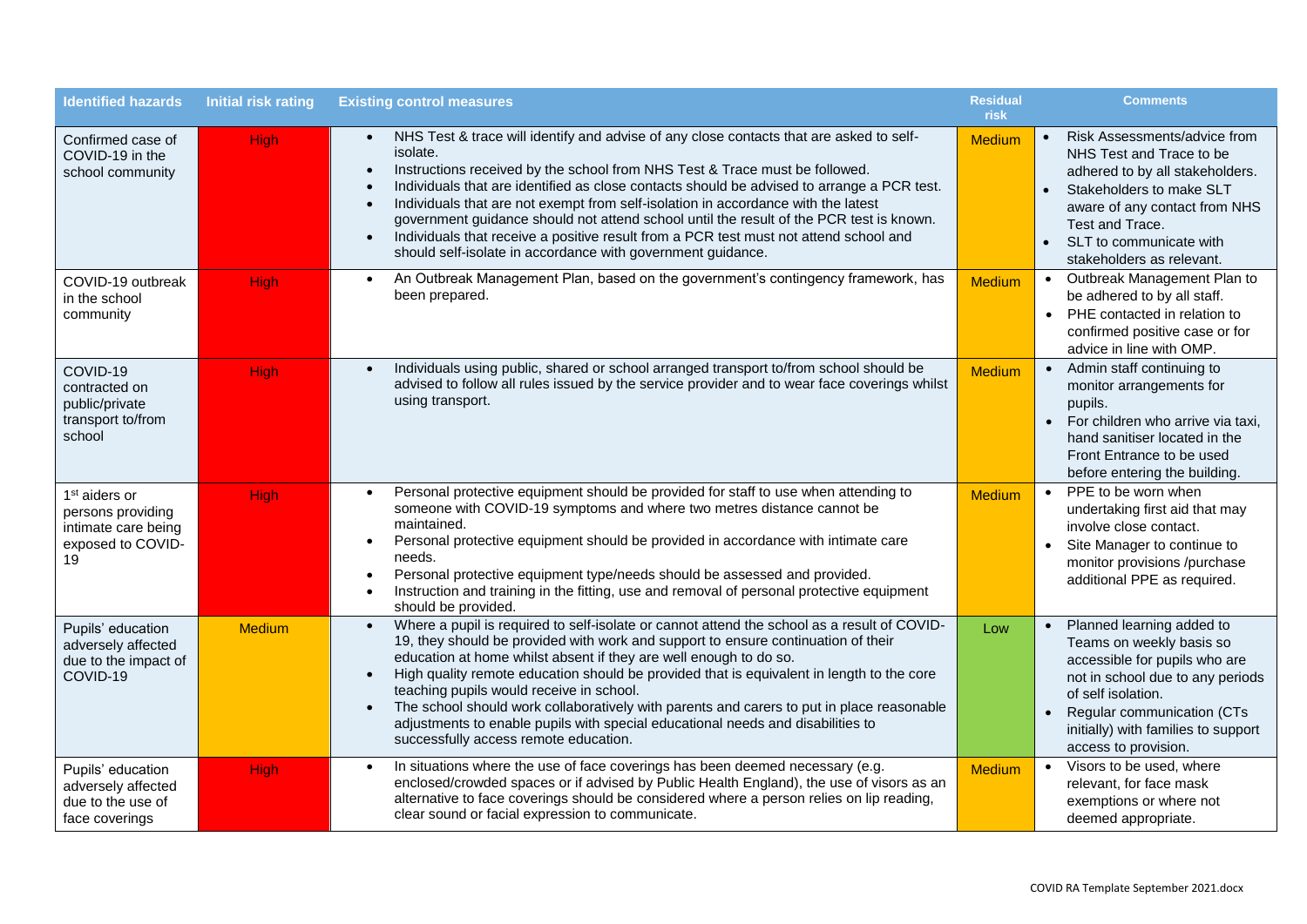| <b>Identified hazards</b>                                                                                        | <b>Initial risk rating</b> | <b>Existing control measures</b>                                                                                                                                                                                                                                                                                                                                                                                                                                                                                                                                                                                                                                                                                                                                                                                                                                                                                                                                          | <b>Residual</b><br>risk | <b>Comments</b>                                                                                                                                                                                                                                                                                                                                                                                                                                                    |
|------------------------------------------------------------------------------------------------------------------|----------------------------|---------------------------------------------------------------------------------------------------------------------------------------------------------------------------------------------------------------------------------------------------------------------------------------------------------------------------------------------------------------------------------------------------------------------------------------------------------------------------------------------------------------------------------------------------------------------------------------------------------------------------------------------------------------------------------------------------------------------------------------------------------------------------------------------------------------------------------------------------------------------------------------------------------------------------------------------------------------------------|-------------------------|--------------------------------------------------------------------------------------------------------------------------------------------------------------------------------------------------------------------------------------------------------------------------------------------------------------------------------------------------------------------------------------------------------------------------------------------------------------------|
| Individuals are<br>exempt from<br>wearing face<br>coverings (e.g. for<br>medical or<br>communication<br>reasons) | <b>High</b>                | The use of visors should be considered.                                                                                                                                                                                                                                                                                                                                                                                                                                                                                                                                                                                                                                                                                                                                                                                                                                                                                                                                   | Medium                  | • Visors to be used, where<br>relevant, for face mask<br>exemptions or where not<br>deemed appropriate.                                                                                                                                                                                                                                                                                                                                                            |
| Pupil wellbeing<br>affected                                                                                      | <b>Medium</b>              | Provision should be made to monitor and address emotions such as anxiety, stress and<br>low mood.                                                                                                                                                                                                                                                                                                                                                                                                                                                                                                                                                                                                                                                                                                                                                                                                                                                                         | Low                     | • Consistent approach used to<br>monitor pupil wellbeing.<br>• Clear plan in place and shared<br>with relevant staff for identified<br>vulnerable pupils.                                                                                                                                                                                                                                                                                                          |
| Pupils/parents<br>anxious about<br>attending school                                                              | <b>Medium</b>              | Clear and consistent expectations around school attendance should be communicated to<br>families (and relevant health professionals).<br>Pupils who appear reluctant or anxious about attending school, or who appear<br>$\bullet$<br>disengaged, should be identified and plans should be developed to re-engage with them.<br>Additional resources should be put in place for those families who may need additional<br>$\bullet$<br>support to secure regular attendance.<br>Where a pupil has support from a Social Worker, they should be notified in the event of<br>$\bullet$<br>non-attendance.<br>Staff should monitor pupils' wellbeing following their return and raise any concerns.<br>Government guidance on the extra mental health support for pupils and teachers should<br>$\bullet$<br>be consulted and followed.                                                                                                                                      | Low                     | • Consistent approach used to<br>monitor wellbeing/attendance.<br>Pupils identified and families<br>$\bullet$<br>contacted. Support plans to be<br>developed where appropriate.<br>Clear plan in place and shared<br>with relevant staff for identified<br>pupils.                                                                                                                                                                                                 |
| Staff wellbeing<br>affected                                                                                      | <b>Medium</b>              | Provision should be made to monitor and address emotions such as anxiety, stress and<br>$\bullet$<br>low mood.<br>All measures that are being put in place should be explained to staff.<br>$\bullet$<br>Staff should be involved in the development and implementation of control measures.<br>Government guidance on the extra mental health support for pupils and teachers should<br>$\bullet$<br>be consulted and followed.<br>Supervisors should monitor their staff and raise any concerns.<br>Staff should be encouraged to raise any concerns with their supervisor.<br>$\bullet$<br>Staff should be advised to contact the confidential wellbeing hot line should they have<br>$\bullet$<br>any concerns, and to report these to a supervisor where appropriate.<br>Staff should be given contact details for the Education Support Partnership.<br>Supervisors should maintain regular contact with any staff that are working from home or<br>self-isolating. | Low                     | • Weekly bulletin for staff to<br>replace daily briefings.<br>• Wellbeing continues to be high<br>profile with SLT aware of<br>potential concerns/worries.<br>• Consistent approach to be used<br>to monitor wellbeing with Phase<br>Leaders/Line Managers raising<br>any concerns within their teams<br>with SLT.<br>Mechanism in place for staff to<br>raise concern about others via<br>leadership team.<br>Use of Teams to offer support<br>where appropriate. |